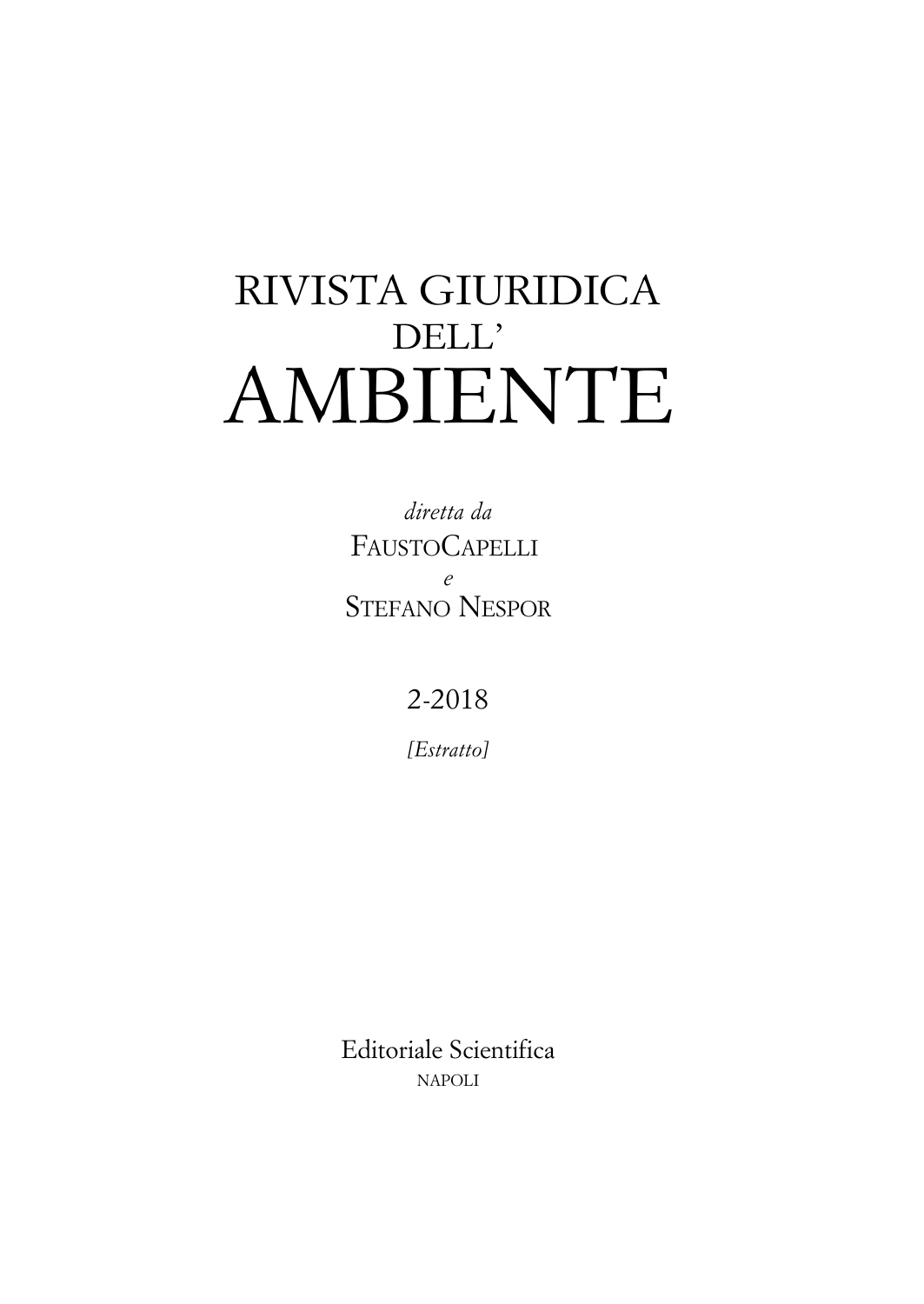## PROCEDURA DI VALUTAZIONE SCIENTIFICA

- 1. Sono sottoposti alla procedura di valutazione scientifica gli elaborati da pubblicare nella Rivista come articoli o saggi (CONTRIBUTI, OSSERVATORIO INTERNAZIONALE, ESPERIENZE DI AMMINISTRAZIONE E DOCUMENTAZIONE, OSSERVATORIO EUROPEO E FOCUS) e come annotazioni giurisprudenziali (GIURISPRUDENZA – COMMENTI E NOTE), nel rispetto dell'anonimato sia dell'Autore sia dei valutatori. Questi ultimi sono scelti dai Direttori della Rivista tra i membri della Direzione o del Comitato Scientifico.
- 2. Il giudizio dello scritto da parte dei valutatori si fonda sui seguenti criteri:
	- ordine e chiarezza dell'esposizione;
	- coerenza logica e metodologica;
	- idonea documentazione o originalità del contenuto.

L'esito della valutazione potrà essere:

- positivo (pubblicabile);
- positivo subordinato a modifiche e integrazioni indicate dal valutatore (pubblicabile con riserva);
- negativo (non pubblicabile).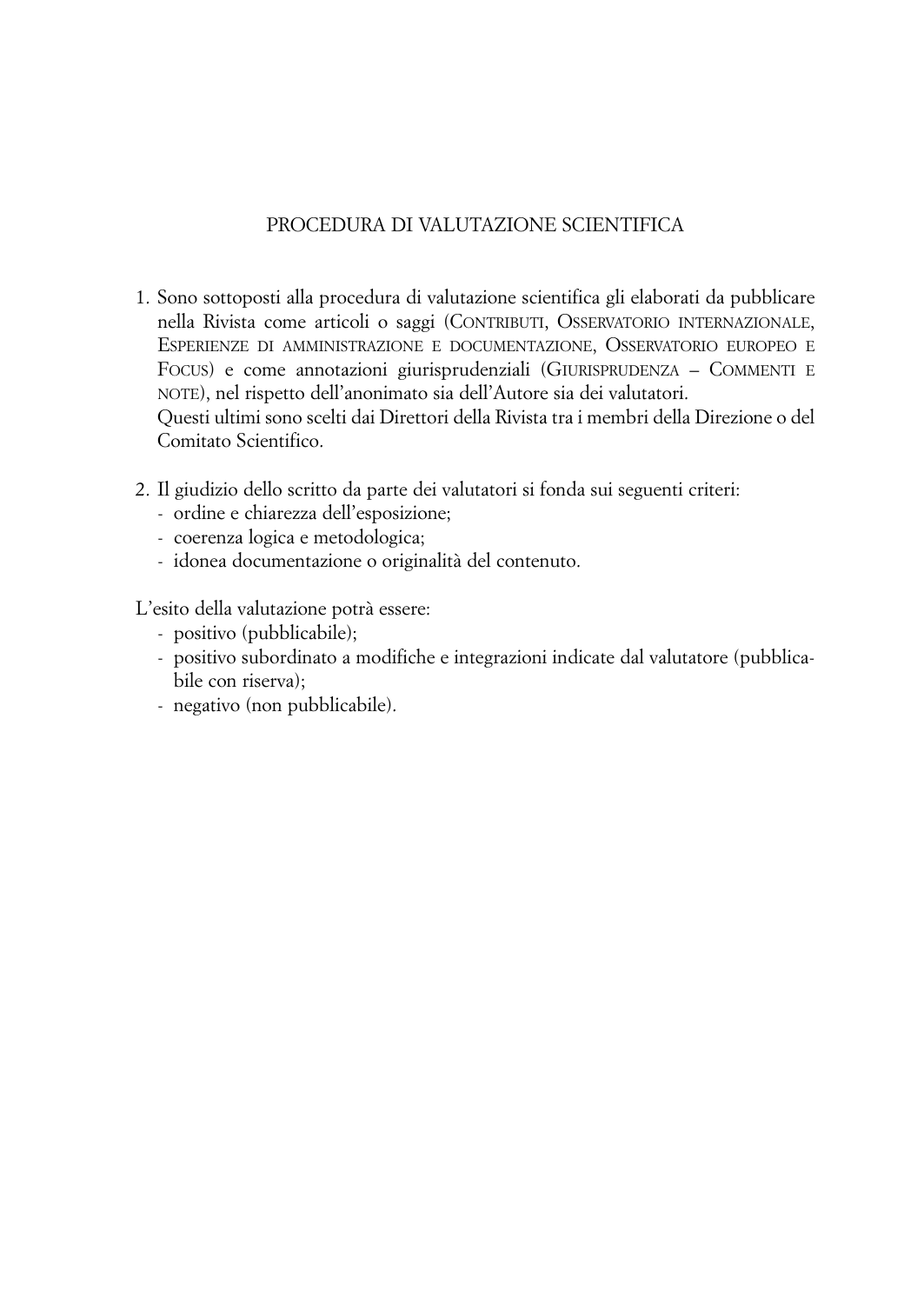# *osservatorio internazionale*

a cura di TULLIO SCOVAZZI

# PFAS and the Scary Family The International Outlook

# DAVID DESFORGES

The compounds which form the subject matter of this article are persistent and very stable. They do not break down, resist degradation in the environment, are highly persistent, and mobile. They are neither degraded by fire, water, or oil nor by acids. They bioaccumulate and are not assimilated. Their concentration increases in blood and organs over time. Yet, they are not an alien life form brought back to earth by some end-of-life satellite incompletely combusted in the atmosphere. They are man-made and have been used in hundreds of industrial applications, and consumer and household products since the late 1940s early 1950s.

"They" are compounds known as per- and polyfluoroalkyl substances (PFASs). The acronym embraces a whole family of products including particularly perfluorooctanoic acid (PFOA), perfluoro-octane sulfonic acid (PFOS), and perfluoroalkyl acids (PFAAS**).** While PFOA and PFOS have been phased out of production and use in the United States, other countries still manufacture and use them. Regardless of efforts already made to phase these products out, available evidence suggests a legacy of environmental and health conditions going back decades and promises difficult identification and remediation work for decades ahead.

Some PFAS have been manufactured for over 50 years. They were poorly documented in samples until the early 2000s<sup>1</sup>. Abundant scien-

<sup>1</sup> Interstate Technology Regulatory Council (ITRC), History and Use of Per- and Polyfluoroalkyl Substances (PFAS), Nov. 2017, p. 1. Available at: *https://pfas-1.itr-*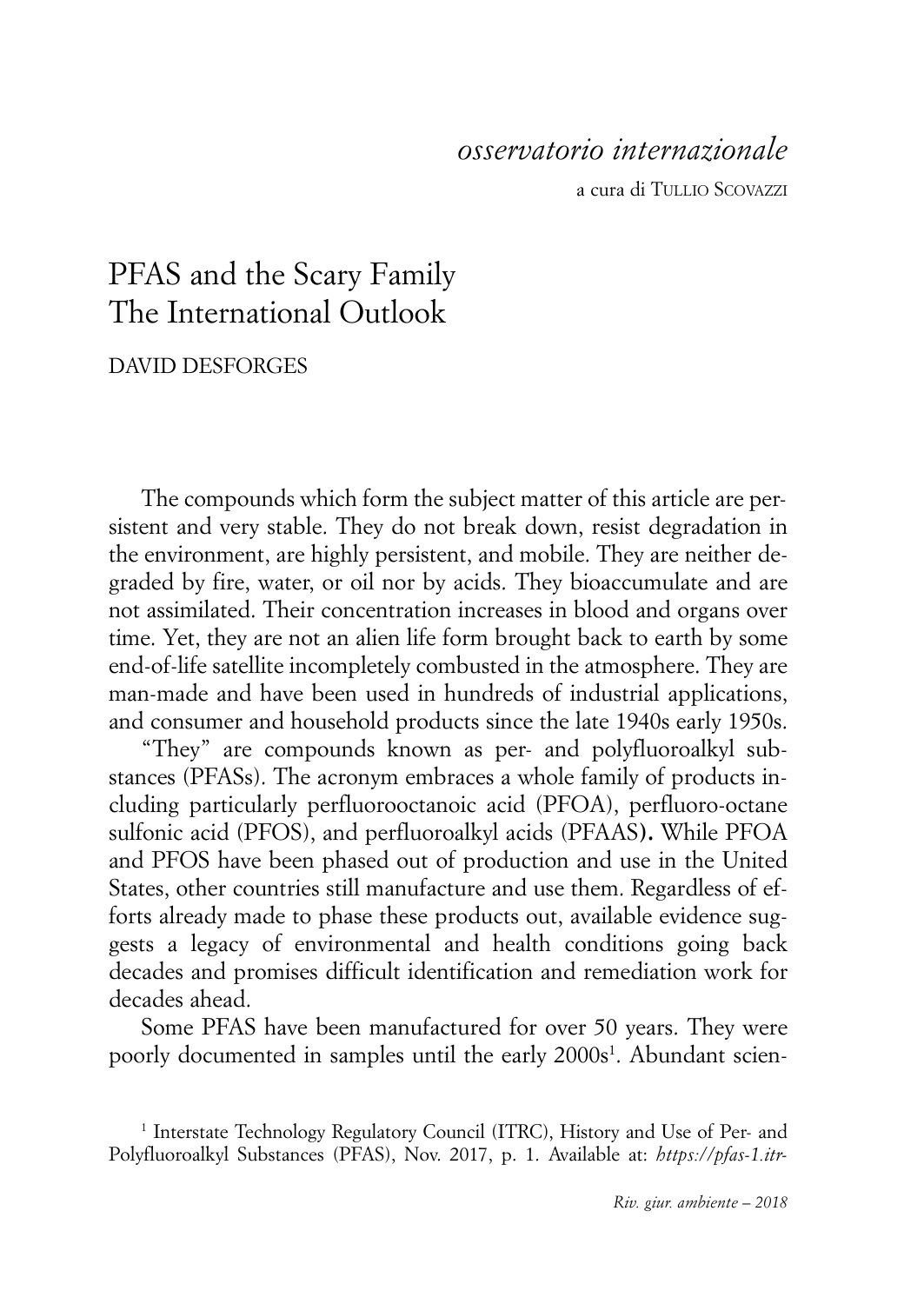tific literature now exists on the issue2 . As evidence of contamination surfaces here and there and poorly reversible exposure persists, PFAS are likely to receive even more widespread publicity in the coming years. Specialists and decision-makers alike would therefore be well advised to populate their already long list of suspicious chemical compounds with these acronyms as well. PFASs are here to stay.

#### 1. *Product(s)*

PFAS are man-made chemicals. They are part of a complex family of more than 3,000 fluorinated organic chemicals, a term that captures a wide range of substances which contain at least one atom of fluorine (F). However, their mere scientific designation appears to be challenge itself as no less than 42 families and sub-families of PFASs involving 268 selected individual compounds have been identified and are yet to gather consensus in terms of terminology and classification<sup>3</sup>.

As far as production methods are concerned, scientific literature on the matter indicates that "PFAS are produced using several different processes. Two major processes have been used to manufacture fluorosurfactants (which includes PFAAs) and side-chain fluorinated polymers: electrochemical fluorination (ECF) and telomerization. ECF was licensed by 3M in the 1940s and used by 3M until 2001. ECF produces a mixture of even- and odd- numbered carbon chain lengths of approximately 70% linear and 30% branched substances. Telomerization was developed in the 1970s, and yields mainly even numbered, straight carbon chain isomers"4 .

In view of their properties<sup>5</sup> and water repellency, temperature resistance, friction reduction – to name just of few – PFAS have unsurpris-

*cweb.org/wp-content/uploads/2017/11/pfas\_fact\_sheet\_history\_ and\_use\_\_11\_ 13\_ - 17.pdf.* 

<sup>2</sup> Perfluoroalkyl and Polyfluoroalkyl Substances in the Environment: Terminology, Classification, and Origins, Robert C. Buck *et al.*, Integrated Environmental Management and Assessment, 2011, Vol. 7, n°4, pp. 513-541. Available at*: https://setac.onlinelibrary.wiley.com/doi/epdf/10.1002/ieam.258* 

<sup>3</sup> *Id.*, p. 513 and p. 515 *et seq.* 

<sup>4</sup> ITRC, 3.1 p. 2.

<sup>5</sup> H*ttps://en.wikipedia.org/wiki/Perfluorooctanoic\_acid - cite\_note-Lindstrom-6oil.*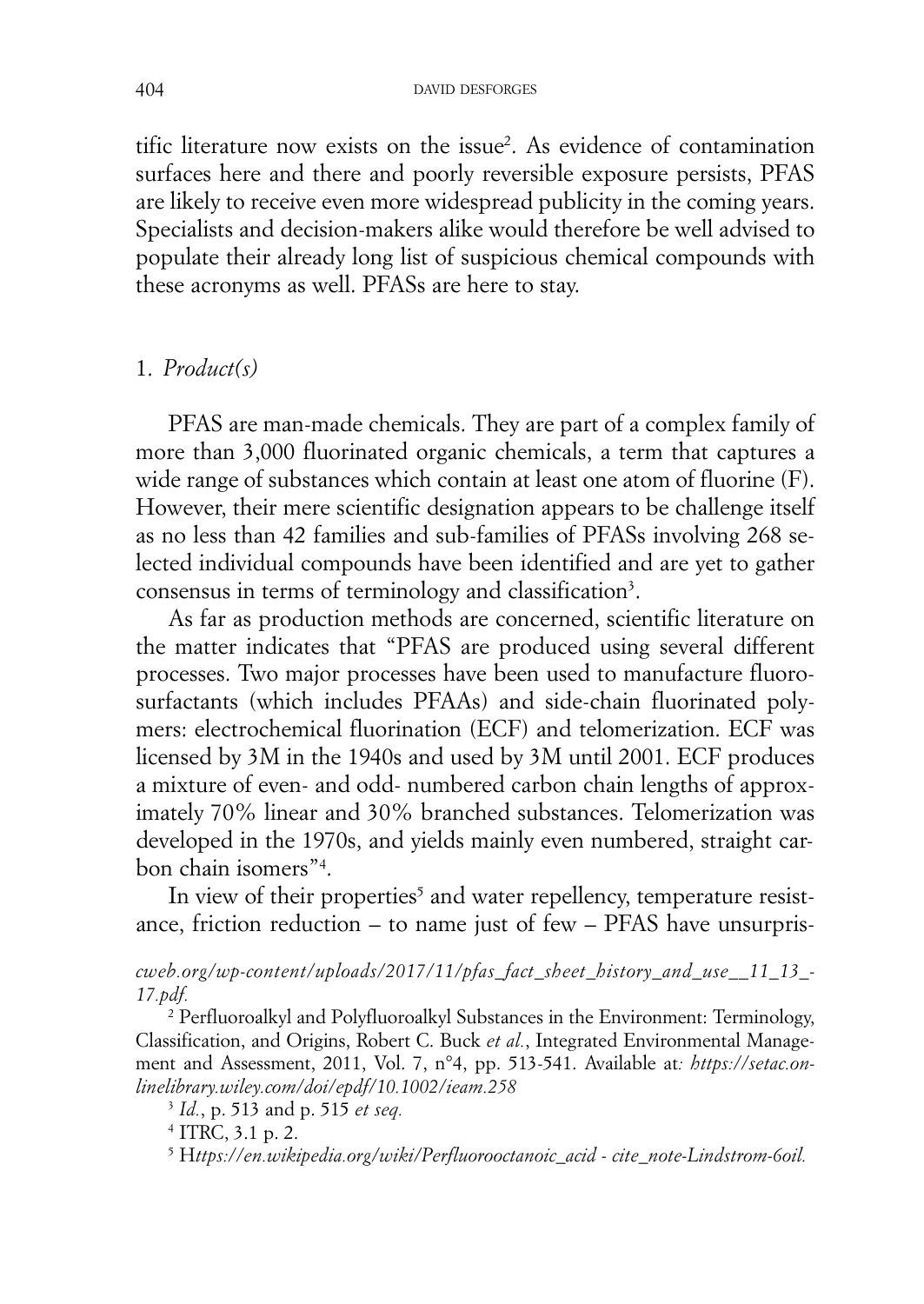ingly been manufactured in industrial quantities and widely used in industry and consumer products worldwide since the 1950s. Uses include non-stick cookware, water-repellent clothing, "breathable" clothing and the likes, stain resistant fabrics all of which bear trade names well known to the professional and wider publics.

They can also be found in some impregnation agents for textiles, paper, and leather as well as in wax, polishes, paints, varnishes, and cleaning products for general use. They are further present in metal surfaces, some cosmetics, firefighting foams, alcohol-type concentrate foams, and more generally in a variety of products that resist grease, water, and oil. Manufacturers include or have included most if not all international chemical giants. On their end, downstream users are probably innumerable.

## 2. *Issues*

Repeated uses and uncontrolled releases have resulted in significant traces of PFASs being identified worldwide, on all continents, even in areas remote from where they were initially manufactured or used $6$ .

PFAS are pervasive. They can indeed be found in the soil, water and air. The environment, wildlife and humans are impacted. The first demonstration of such general and global impact was first administered in 20017 . However, the blood of a group of fluorochemical industry workers had already been confirmed to contain PFOA in the early 80s.8 . Exposure scenarios and pathways are numerous.

Typically, individuals and animals can be exposed to PFAS *via* food where contaminated soil and water are used to grow fruits and vegetables and provide PFASs an opportunity to enter the food chain (milk, meat, etc.). Food packaging containing PFAS is another source while equipment using PFAS during food processing may also be yet another

 $6$   $Id.$ 

<sup>7</sup> J. P. GIESY – K. KANNAN, *Global distribution of perfluorooctane sulfonate in wildlife*,

Environmental Science and Technology, 2001, 35, pp. 1339-1342 *cited in* RC Buck.<br><sup>8</sup> F. A. UBEL – S. D. SORENSON – D.E. ROACH, *Health status of plant workers exposed to fluorochemicals: A preliminary report*. American Industrial Hygiene Association Journal, 1980, 41, pp. 584–589 *cited in* RC Buck.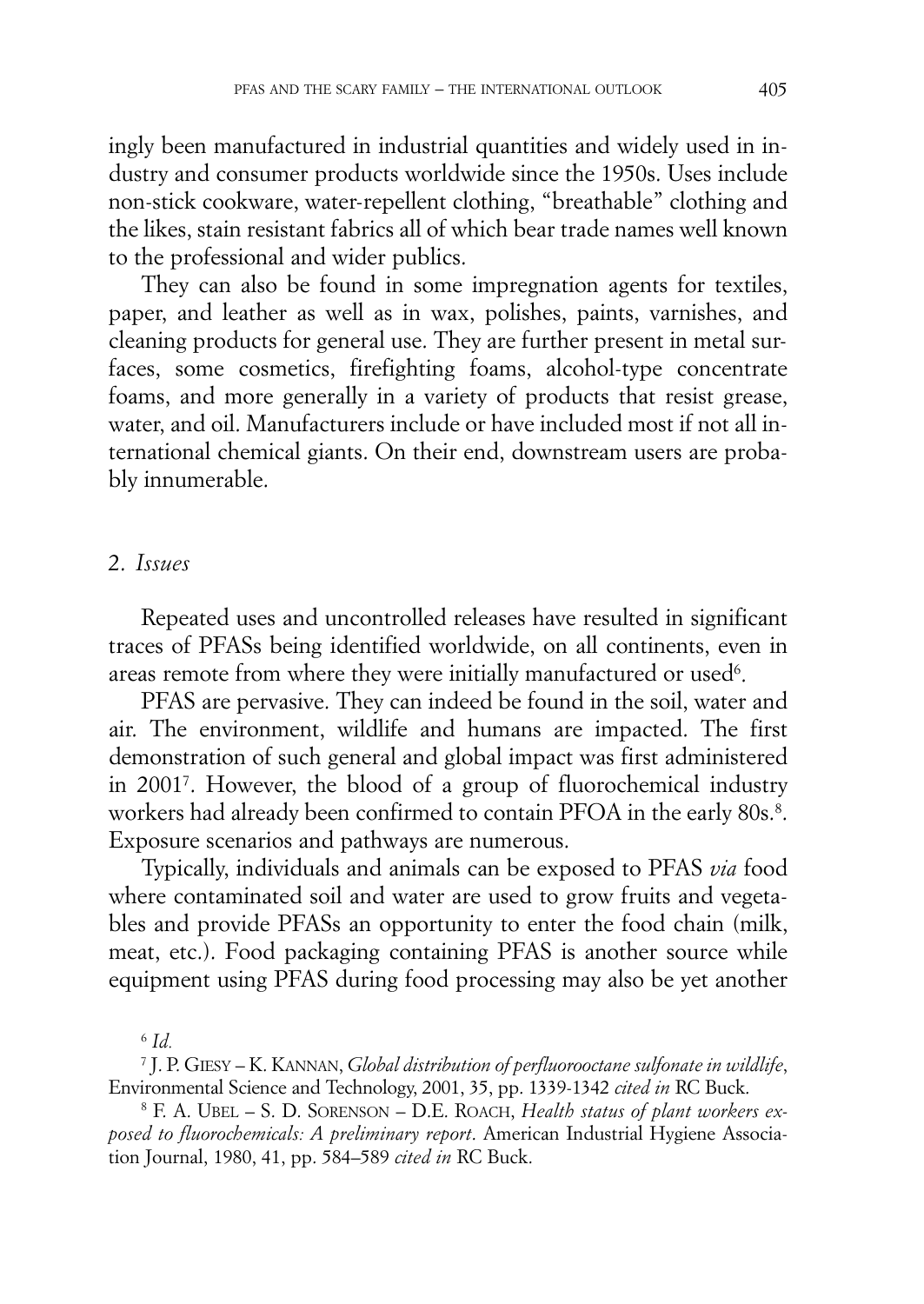source of contamination<sup>9</sup>. The biodegradation or disposal of consumer products containing PFAS, but their uses are considered sources of con $t$ amination as well<sup>10</sup>. In this latter case sources galore again: non-stick cookware, leather and apparel, carpeting are prime suspects.

PFAS also take their toll in the workplace. Certain occupational settings are reputed to be hazardous as PFAS have been determined to be airborne as well.

Drinking water can also be a significant source of contamination. It is often associated with facilities such as PFAS-producing facilities or PFAS-using facilities as well as oil refineries and airfields where PFAS are being heavily used for firefighting drills. Indeed, samples taken at sites where firefighting foams were used or spilled show that airports and air force bases are the prime victims and contributors to such categories of contaminations<sup>11</sup>.

According to the US Environmental Protection Agency (USEPA), PFOAs and PFOSs, the most studied PFAS cause reproductive and developmental, liver and kidney, and immunological effects in laboratory animals. Both chemical have caused tumors in animals. The most consistent findings are increased cholesterol levels among exposed populations, and more limited findings related to low infant birth weights, weakened immune systems, cancer (for PFOA) and thyroid hormone disruption (for PFOS)<sup>12</sup>. It has also been determined that PFAS exposure may pass from mother to child through the placenta and through breast milk.

According to the International Agency for Research on Cancer (IARC), there is limited evidence in humans for the carcinogenicity of PFOA. Still, a positive association was observed for cancers of the testis and kidney. To date therefore, the IARC considers PFOA as a possible

<sup>9</sup> S*ee* An Overview of Perfluoroalkyl and Polyfluoroalkyl Substances and Interim Guidance for Clinicians Responding to Patient Exposure Concerns. Available at: *https://www.atsdr.cdc.gov/pfc/docs/pfas\_clinician\_fact\_sheet\_508.pdf.*

<sup>10</sup> *Id*. p. 7.<br><sup>11</sup> The precautionary principle and chemicals management: The example of perfluoroalkyl acids in groundwater, Ian T. Cousins *et al.*, Environment International 94 (2016), pp. 331-340, see Table 1, p. 332. Available at: *https://www.sciencedirect.com/ science/article/pii/S0160412016301775?via%3Dihub*; *see* also, ITRC, 4.2 p. 6.

<sup>12</sup> Available at: *https://www.epa.gov/pfas/basic-information-pfas#important*; see also *https://www.atsdr.cdc.gov/pfas/health-effects.html* and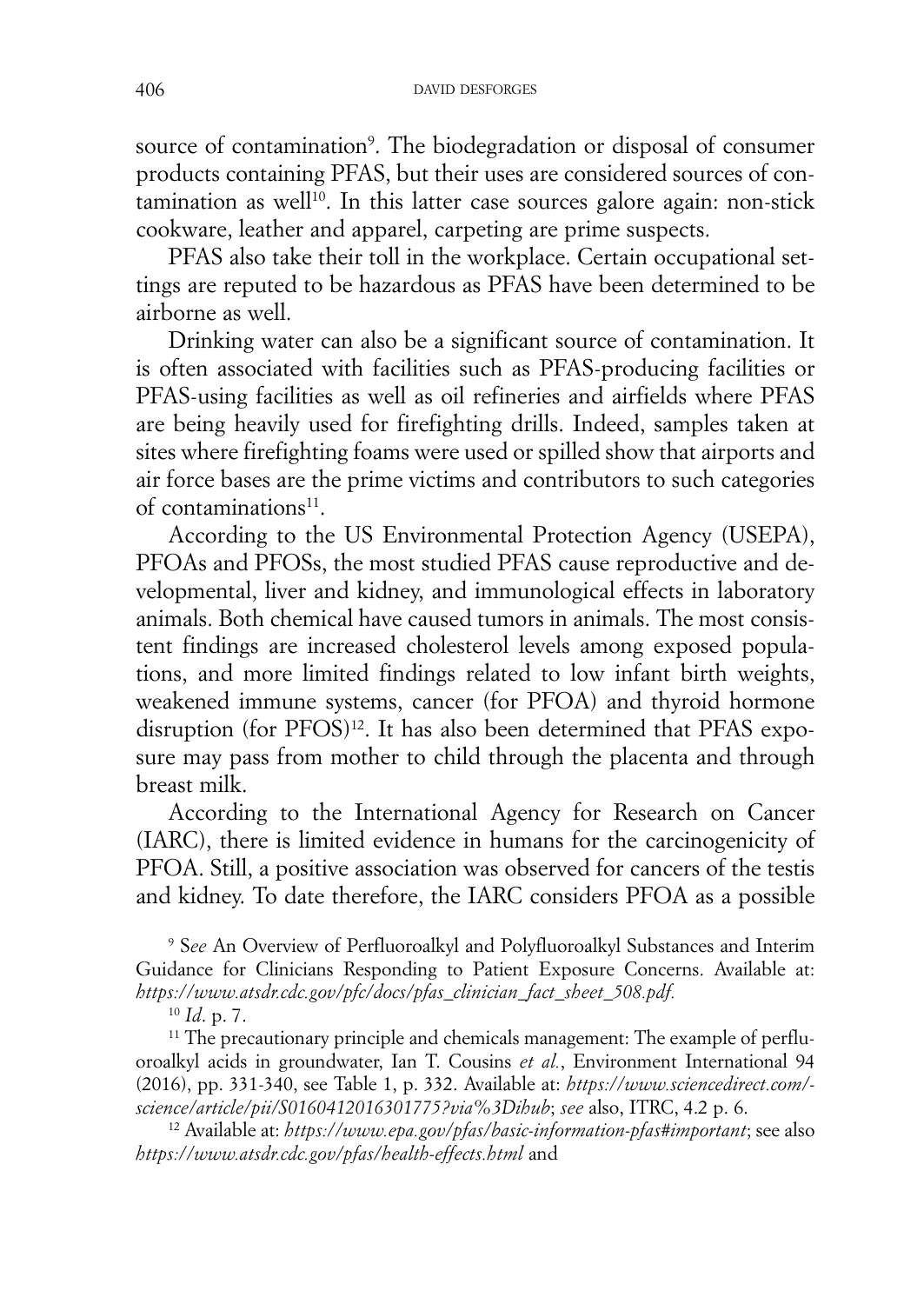carcinogen to humans (Group 2B)13. PFOSs however are not yet classified by the IARC.

It remains that their impact is widespread already. Statistics show that most people in the United States and in other industrialized countries have measurable amounts of PFAS in their blood.

In 2011-2012, the Centers for Disease Control and Prevention (CDC) conducted a program to assess the health and nutritional status of adults and children in the United States. The concentration of PFAS in the blood of a representative sample of the U.S. population (12 years of age and older) was measured. It is staggering. Average blood levels found were, for PFOA, 2.1 part per billion (ppb) with 95% of the general population at or below 5.7 ppb, and for PFOS, 6.3 ppb, with 95% of the general population at or below 21.7 ppb.

# 3. *Responses*

Mounting evidence of the health and environmental impact of PFASs has led regulators to act in a variety of ways.

PFAS qualify as Persistent Organic Pollutants (POPs) under the Stockholm Convention signed under the auspices of the United Nations in 2001 (Convention)<sup>14</sup>. The Convention aims at reducing or eliminating the production, use and release of key POPs defined as synthetic, organic compounds that, to varying degrees, resist photolytic, biological, and chemical degradation. PFOS were added to Annex B of the Convention considering its persistence in the environment and the absence of known degradation at any environmental condition. At this time, PFOA and PFHxs are also proposed for listing<sup>15</sup>.

In 2006, the USEPA urged eight leading chemical companies to join

<sup>13</sup> IARC PFOAS Monograph. Available at: *https://monographs.iarc.fr/ENG/Monographs/vol110/mono110-01.pdf.*

<sup>14</sup> See Stockholm Convention on Persistent Organic Pollutants adopted on 22 May 2001. Available at: *http://chm.pops.int/TheConvention/Overview/TextoftheConvention/tabid/2232/Default.aspx.* 

15 *Http://chm.pops.int/TheConvention/ThePOPs/ChemicalsProposedforListing/tabid/ 2510/ Default. aspx.*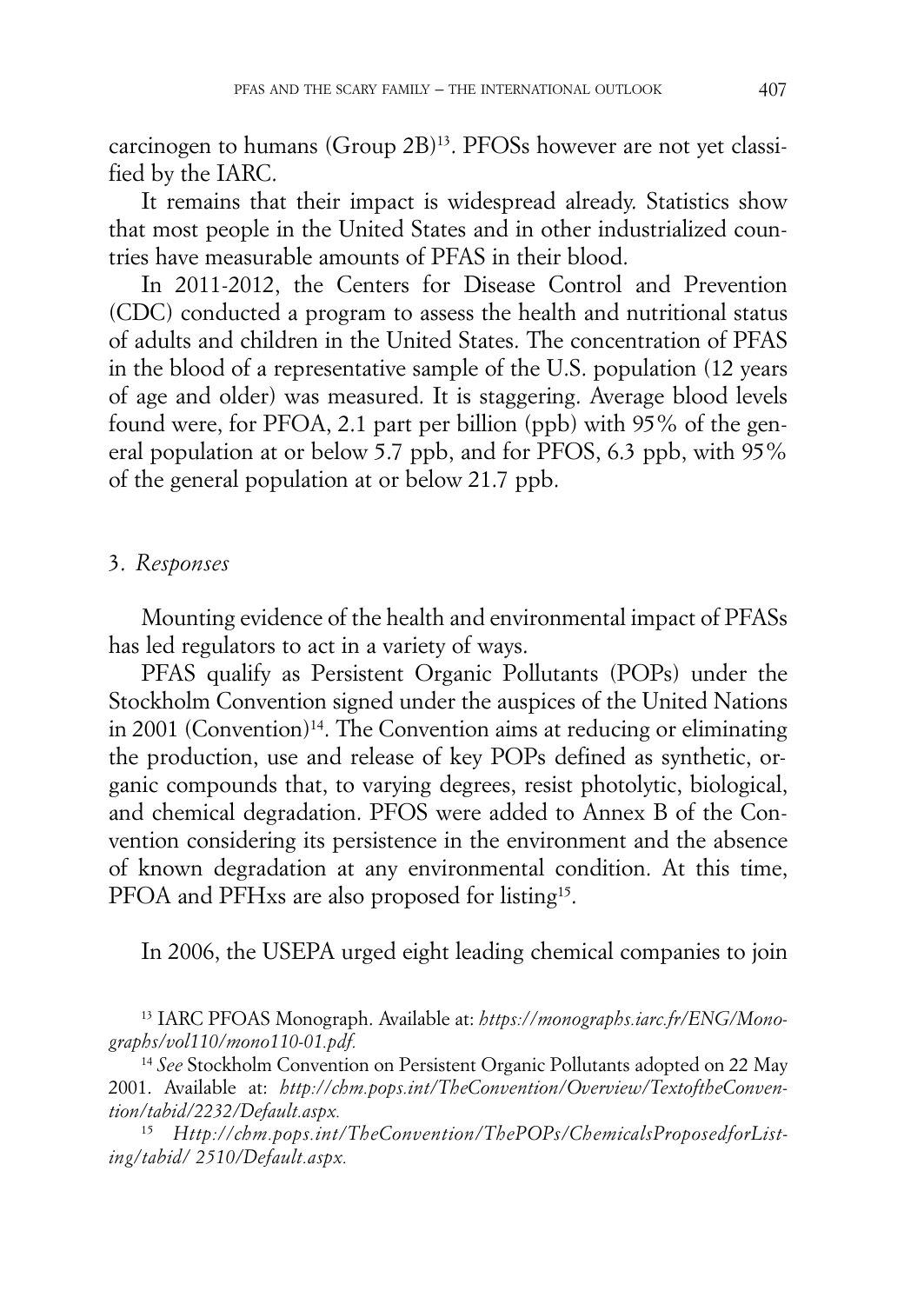in the so-called PFOA Stewardship Program and agree to eliminate the use of PFOA and PFOA-related chemicals in their products and as emissions from their facilities<sup>16</sup>. The plan was:

- to achieve, no later than 2010, a 95% reduction, measured from a year 2000 baseline, in both facility emissions to all media of PFOA, precursor chemicals that can break down to PFOA, and related higher homologue chemicals, and product content levels of these chemicals;

- to working toward the elimination of these chemicals from emissions and products by 2015.

According to the USEPA: "most companies stopped manufacture and import of long-chain PFAS, and then transitioned to alternative chemicals. Other companies exited the PFAS industry altogether. (…) PFOS was not reported as manufactured (including imported) into the U.S. as part of the 2012 Chemical Data Reporting (CDR) effort or the previous collection effort in 2006. CDR requires manufacturers (including importers) to report if they meet certain production volume thresholds, generally 25,000 lbs. at a single site. The last time PFOS manufacture was reported to USEPA as part of this collection effort was 2002. There are some limited ongoing uses of PFOS. The manufacture and import of PFOA has also been phased out in United States as part of the PFOA Stewardship program. Existing stocks of PFOA might still be used and there might be PFOA in some imported articles"<sup>17</sup>.

Alongside phasing-out efforts, in a variety of countries rising public concern has led national or provincial authorities to set guideline values for PFAAs in drinking water standards<sup>18</sup>. Limited conclusive epidemiological evidence and missing data are illustrated by different levels having been retained<sup>19</sup>.

<sup>16</sup> S*ee* Fact sheet on the PFOA Stewardship Program. Available at: *https:/ - /www.epa.gov/assessing-and-managing-chemicals-under-tsca/fact-sheet-20102015-pfoastewardship-program.* 

<sup>17</sup> <sup>S</sup>*ee id.* Q7 and Q8. 18 <sup>S</sup>*ee* IT Cousins, p. 333. 19 <sup>S</sup>*ee id.* Table 2.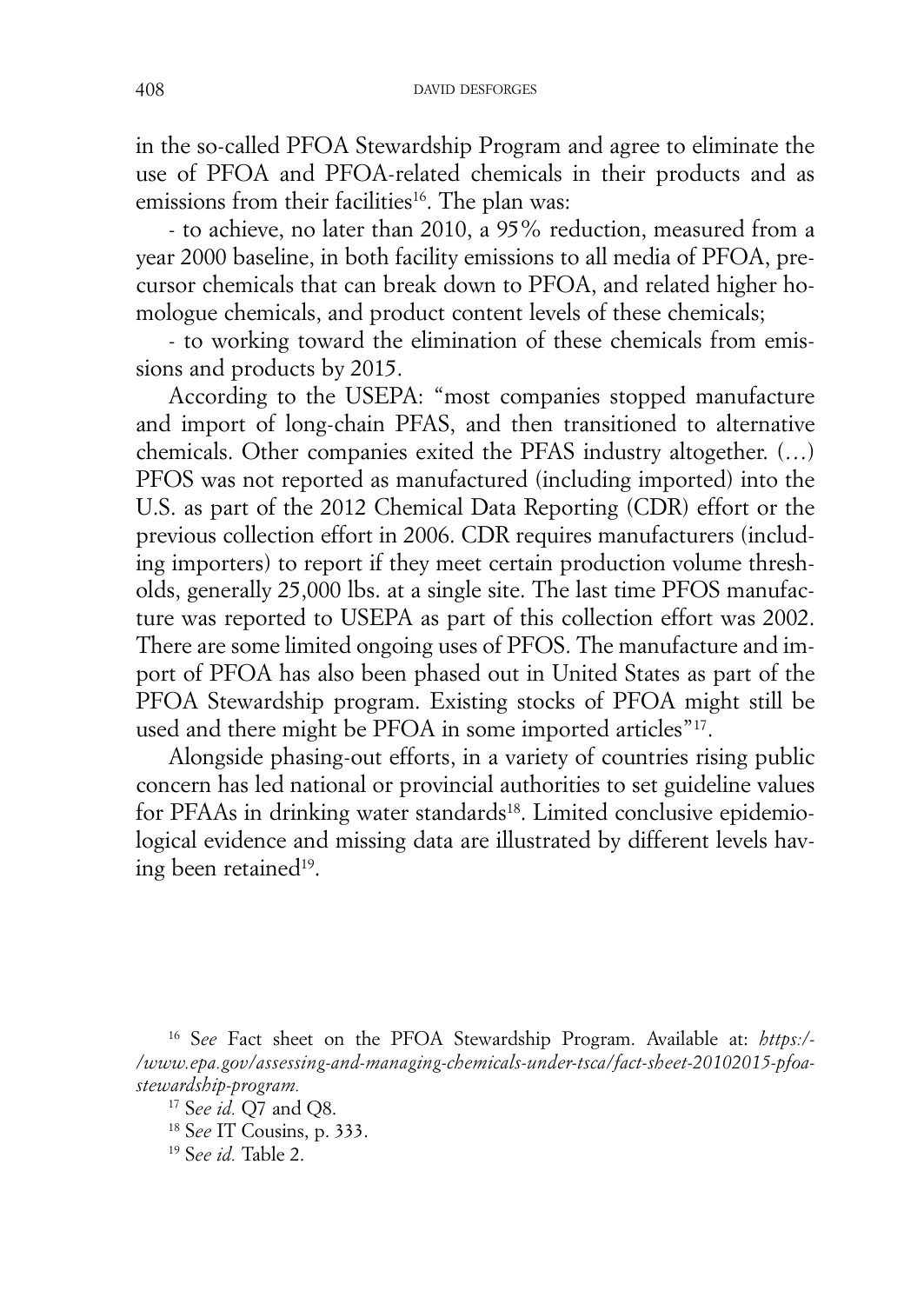ſ

| REGULATORY GUIDELINES FOR PFOA<br>AND PFOS (IN NG/LITER) IN DRINKING WATER |                          |                      |                      |  |  |
|----------------------------------------------------------------------------|--------------------------|----------------------|----------------------|--|--|
| Authority                                                                  | PFOA OA                  | PFOS OA              | Reference            |  |  |
| German Drinking<br><b>Water Commission</b><br>(HPV)                        | $100^{ac}$ <sup>20</sup> | 100 <sup>ac</sup>    | German DWC<br>(2011) |  |  |
| German Drinking<br>Water Commission<br>(GV)                                | 300 <sup>ad</sup>        | 300 <sup>ad</sup>    | German DWC<br>(2011) |  |  |
| German Drinking<br><b>Water Commission</b><br>(PAV)                        | $500$ <sup>ae</sup>      | $500$ <sup>ae</sup>  | German DWC<br>(2011) |  |  |
| German Drinking<br><b>Water Commission</b><br>(PAV)                        | $5000$ <sup>ac</sup>     | $5000$ <sup>af</sup> | German DWC<br>(2011) |  |  |
| <b>Environmental Protec-</b><br>tion Agency, Denmark                       | 100 <sup>b</sup>         | 100 <sup>b</sup>     | <b>DEPA</b> (2015)   |  |  |
| National Food Agency,<br>Sweden                                            | 90 <sup>b</sup>          | 90                   | NFA (2013)           |  |  |

 $20$  a) Refers to the sum of PFOA and PFOS present in drinking water.

b) Refers to the sum of PFASs including PFOA and PFOS (the sum of 7 PFASs in Sweden and the sum of 12 PFASs in Denmark) present in drinking water.

c) Health-based precautionary value (long-term minimum quality goal) for nongenotoxic substances.

d) Strictly health-based guidance value for safe lifelong exposure for all population groups.

e) Precautionary action value for infants.

f) Precautionary action value for adults.

g) Minimum action to be taken: consult with local health professionals; and monitor levels in drinking water.

h) Minimum action to be taken: as tier 1 plus: put in place measures to reduce concentrations to below 1,000 ng/L (PFOS) or 10,000 ng/L (PFOA) as soon as practicable.

i) Minimum action to be taken: as tier 2 plus: ensure consultation with local health professionals takes place as soon as possible; and take action to reduce exposure from drinking water within 7 days.

j) Provisional short-term value.

٦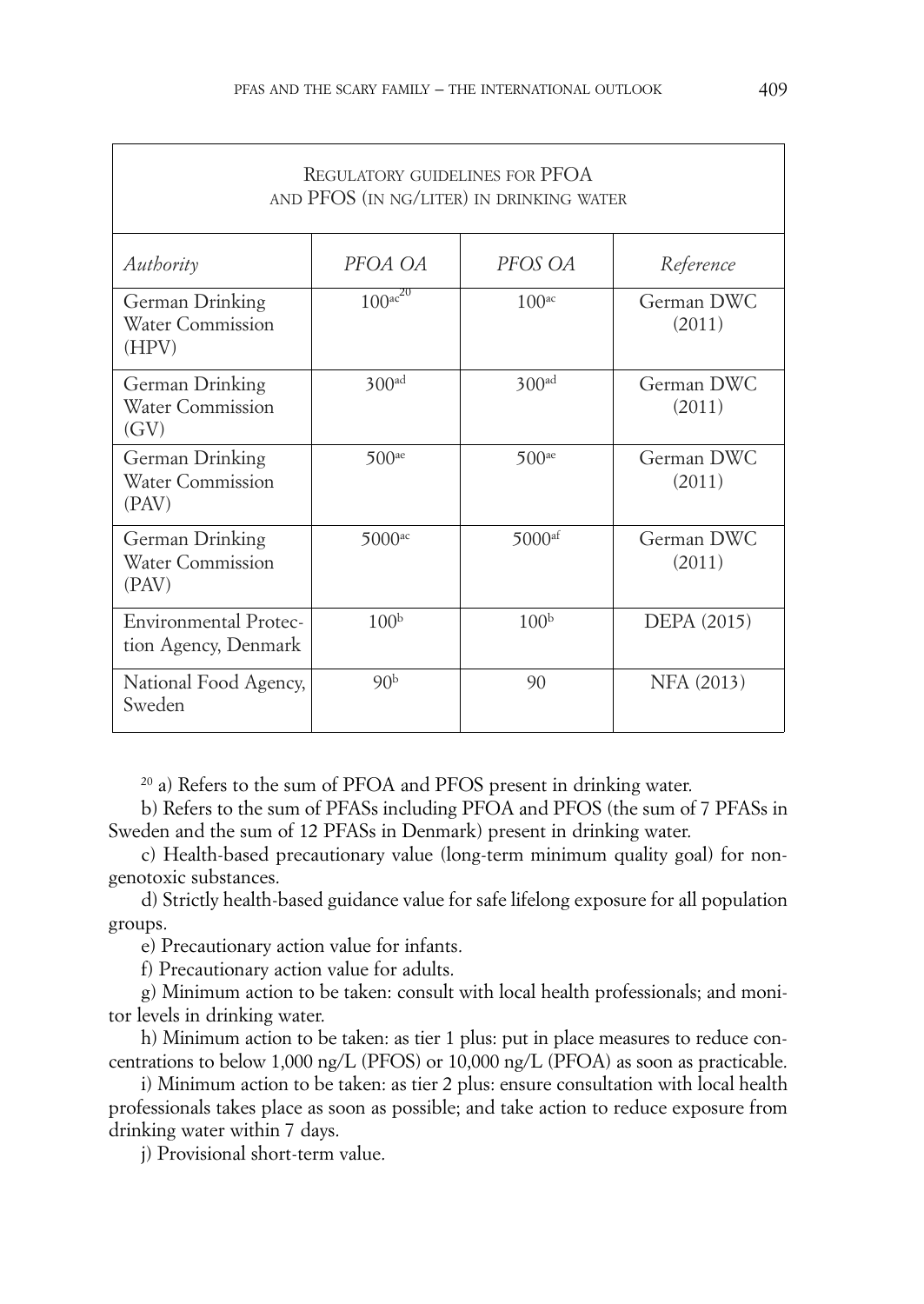| <b>REGULATORY GUIDELINES FOR PFOA</b><br>AND PFOS (IN NG/LITER) IN DRINKING WATER |         |                  |                                |  |
|-----------------------------------------------------------------------------------|---------|------------------|--------------------------------|--|
| Authority                                                                         | PFOA OA | PFOS OA          | Reference                      |  |
| UK Drinking Water<br>Inspectorate                                                 | 300     | 300 <sup>g</sup> | <b>DWI</b><br>(2007)           |  |
| UK Drinking Water<br>Inspectorate                                                 | 10,00   | $10,00^{\rm h}$  | <b>DWI</b><br>(2007)           |  |
| UK Drinking Water<br>Inspectorate                                                 | 90,00   | $90.00^{i}$      | <b>DWI</b><br>(2007)           |  |
| New Jersey<br>Department of<br>Environmental<br>Protection                        | 40      |                  | NJ DEP<br>(2007)               |  |
| Minnesota Department<br>of Health                                                 | 300     | 300              | <b>MDH</b><br>(2008)           |  |
| Maine Center<br>for Disease Control<br>and Prevention                             | 100     | 6                | <b>NFMCDCP</b><br>(2014)       |  |
| <b>US EPA Office</b><br>of Water                                                  | 400     | 200 <sup>j</sup> | <b>US EPA (2012)</b><br>(2013) |  |

Recently, in 2016, the USEPA issued a lifetime Health Advisory (LHA) for PFOA and PFOS. It is set at 70 nanograms per liter (70 parts per trillion) and applies for each PFAA (perfluoroalkyl acids), as well as in combination, in drinking water $2<sup>1</sup>$ .

Europe is also taking steps. On December 12, 2006, Council Directive 76/769/EEC on the approximation of the laws, regulations and administrative provisions of the Member States relating to restrictions on

 $\sqrt{ }$ 

<sup>21</sup> Available at: *https://www.epa.gov/ground-water-and-drinking-water/drinkingwater- health-advisories-pfoa-and-pfos.*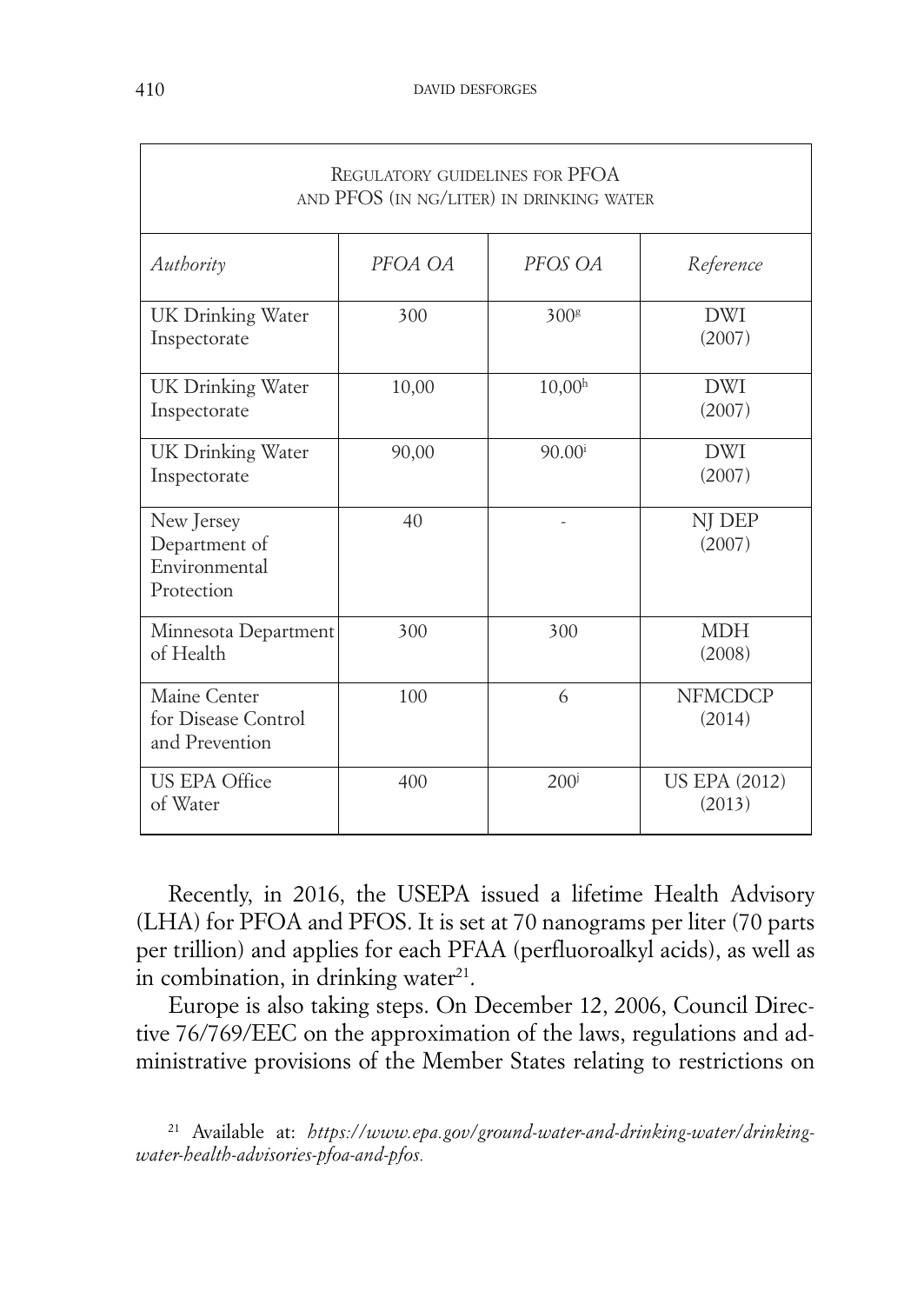the marketing and use of certain dangerous substances and preparations was amended for the 30<sup>th</sup> time (!) to include PFOS to the list with the obligation for Member States to adapt their laws and regulations accordingly by December 27, 2007<sup>22</sup>.

This Directive prohibited the placement on the market or use of PFOS as a substance or constituent of preparations in a concentration equal to or higher than 0,005 % by mass. It also prohibited the same in semi-finished products or articles, or parts thereof, where the concentration of PFOS is equal to or higher than 0,1% by mass calculated with reference to the mass of structurally or microstructurally distinct parts that contain PFOS or, for textiles or other coated materials, where the amount of PFOS is equal to or higher than  $1 \text{ g/m}^2$  of the coated material.

Derogations were nevertheless granted for: photoresists or anti reflective coatings, photolithography processes, photographic coatings applied to films, papers, or printing plates, mist suppressants for non-decorative hard chromium (VI), plating and wetting agents for use in controlled electroplating systems where the amount of PFOS released into the environment is minimized (by fully applying relevant best available techniques), and hydraulic fluids for aviation.

Another specific derogation was also extended to fire-fighting foams placed on the market before December 27, 2006 which use was permitted until June 27, 2011.

Finally, the Directive provided for the Commission to be informed on a regular basis so that the derogations only be continued for essential uses for which safer alternatives did not exist and where the efforts undertaken to find safer alternatives had been reported on.

Subsequently, in 2010 the EU Commission issued a recommendation that PFASs be monitored in food<sup>23</sup>. Interestingly also, PFOA was classified as reprotoxic category 1B and carcinogenic category 2 in Regulation (EC) 1272/2008 on the classification, labelling and packaging of sub-

<sup>22</sup> *Https://eur-lex.europa.eu/legal-content/EN/TXT/HTML/?uri= CELEX: 32006 - L0122 &from=FR*.

<sup>23</sup> Commission Recommendation 2010/161/EU of March 17, 2010. Available at: *https://eur-lex.europa.eu/legal-content/EN/TXT/HTML/ ?uri= CELEX:32010H0161& from=EN.*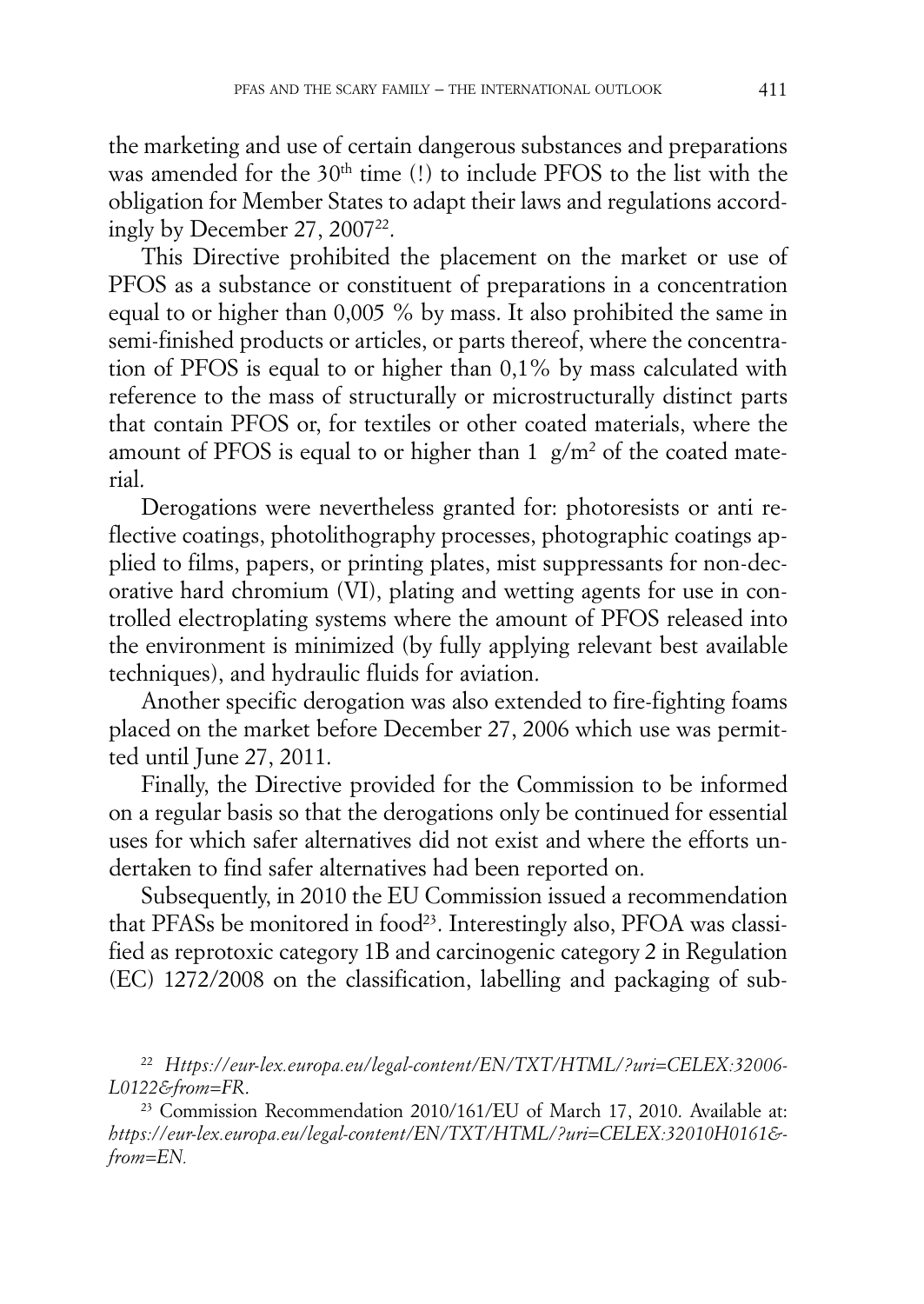stances and mixtures (CLP) as a persistent, bio-accumulative and toxic substance (PBT)24.

On the REACH front, note that PFOA is on the candidate list of Substances of Very High Concern since June 20, 2013 while PFHxS are on that same list since July 7, 2017.

Recently also, things moved further as Regulation (EU) 2017/1000 of June 14, 2017 made of PFOA (CAS 335-67-1), its salts and certain related substances a completely new entry 68 to Annex XVII of REACH which lists restrictions of certain hazardous substances, mixtures and articles for their marketing and use on the European market including a variety of derogations<sup>25</sup>.

Under entry 68, PFOA and its salts:

1. Shall not be manufactured, or placed on the market as substances on their own from July 4, 2020**;**

2. Shall not, from July 4, 2020, be used in the production of, or placed on the market in:

a) another substance, as a constituent;

b) a mixture;

c) an article, in a concentration equal to or above 25 ppb of PFOA including its salts or 1000 ppb of one or a combination of PFOA-related substances.

3. Points 1 and 2 above shall only apply from:

a) July 4, 2022 to: *(i)* equipment used to manufacture semi-conductors; *(ii)* latex printing inks.

b) July 4, 2023 to: *(i)* textiles for the protection of workers from risks to their health and safety; *(ii)* membranes intended for use in medical textiles, filtration in water treatment, production processes and effluent treatment; *(iii)* plasma nano-coatings.

c) July 4, 2032 to medical devices other than implantable medical devices within the scope of Directive 93/42/EEC.

Finally, on February 1, 2018, the Commission further proposed a mod-

<sup>24</sup> *Https://eur-lex.europa.eu/legal-content/EN/TXT/HTML/?uri=CELEX: 02008 - R1272 -20180301&qid= 1529335402422 &from=FR.* 

<sup>25</sup> *Https://eur-lex.europa.eu/legal-content/EN/TXT/PDF/?uri= CELEX: 32017 - R1000& from=EN.*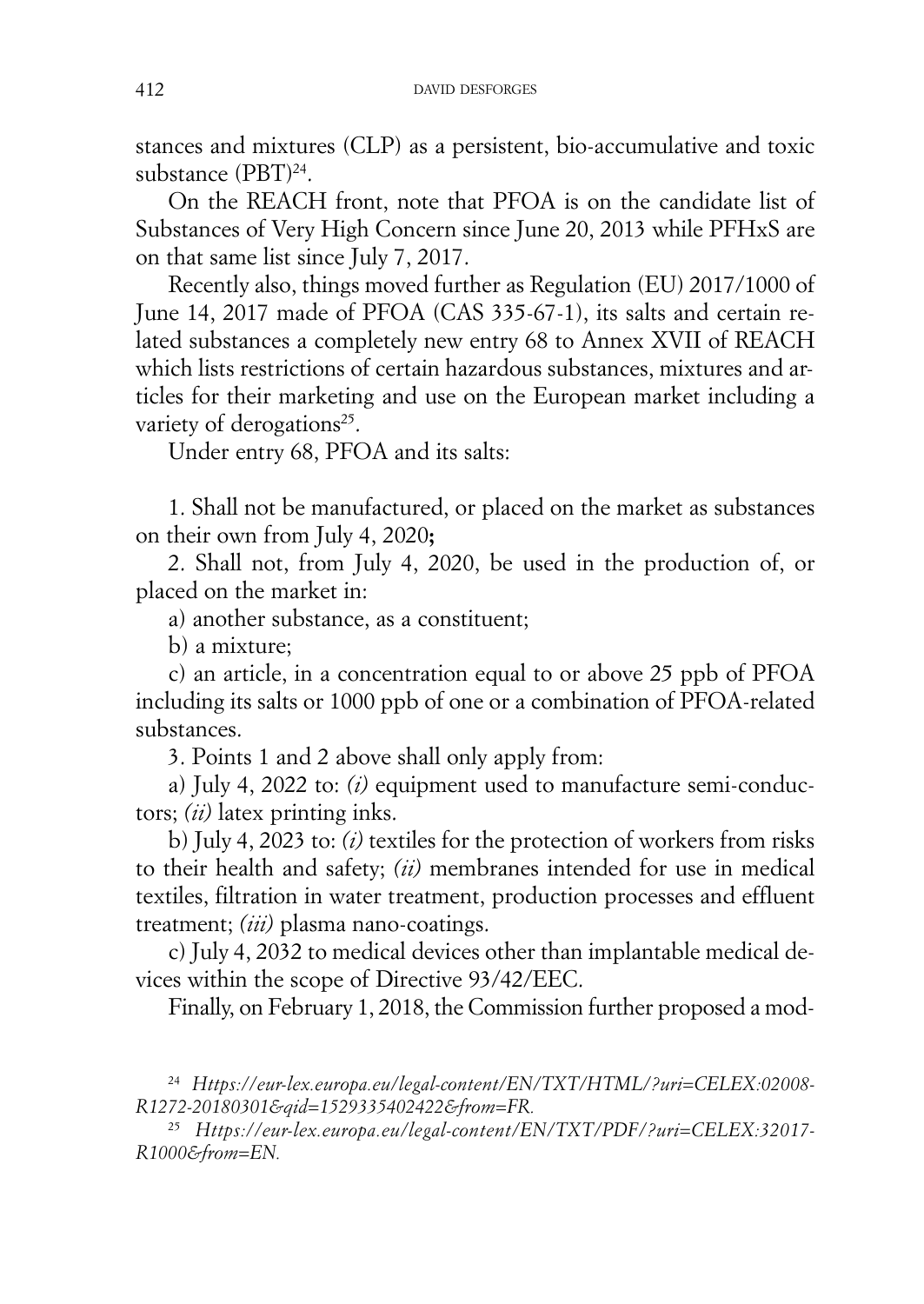ification to the Directive on water intended for human consumption<sup>26</sup>. It stated that although the World Health Organization recommended adopting parametric values for two individual perfluorinated substances (PFOS with a value of 0.4 µg./l. and perfluorooctanoic acid (PFOA) with a value of 4 µg./l.), the Commission's proposal was to regulate the group of PFAS, and to suggest values of 0.1 g./l. for individual PFASs and 0.5 g./l. for PFAS in total, as is done for pesticides for example.

As an implied *caveat* to industrial companies, the Commission interestingly stated that "*as these values are higher than those referred to in Sweden or the United States, it should be feasible to meet them*".

# 4. *Outlooks*

On May 1, 2015, 200 scientists from 38 countries issued a declaration in Environmental Health Perspectives calling on the international community to cooperate in limiting the production and use of PFASs and in developing safer nonfluorinated alternatives. They urged scientists, governments, chemical and product manufacturers, purchasing organizations, retailers, and consumers alike to act<sup>27</sup>. Since then, pressure on the matter has only increased with more alarming being released recently.

At both ends of the spectrum, prevention and remediation will bring about their own set of challenges.

Prevention includes in part the development of replacement technologies. The reformulation of substances from long-chain (8 or more fully fluorinated carbons) to shorter-chain perfluoroalkyl or polyfluorinated substances is one of the approaches. On the one hand, from a practical perspective, it has not been determined yet whether these shortchain substances can achieve the same performances as their longer-chain counterparts. On the other, limited data available yet does not enable to determine whether short-chain substitutes are less hazardous. In addition, treatment processes used to remove these substances from waste streams may not as effective as with long-chain substances<sup>28</sup>.

<sup>26</sup> *Http://ec.europa.eu/environment/water/water-drink/pdf/revised\_drinking\_ water \_ directive.pdf.*

<sup>27</sup> S*ee* Madrid Statement. Available at: *https://ehp.niehs.nih.gov/1509934/.* 

<sup>28</sup> S*ee* M. SUN – E. AREVALO – M. STRYNAR – A. LINDSTROM – M. RICHARDSON – B.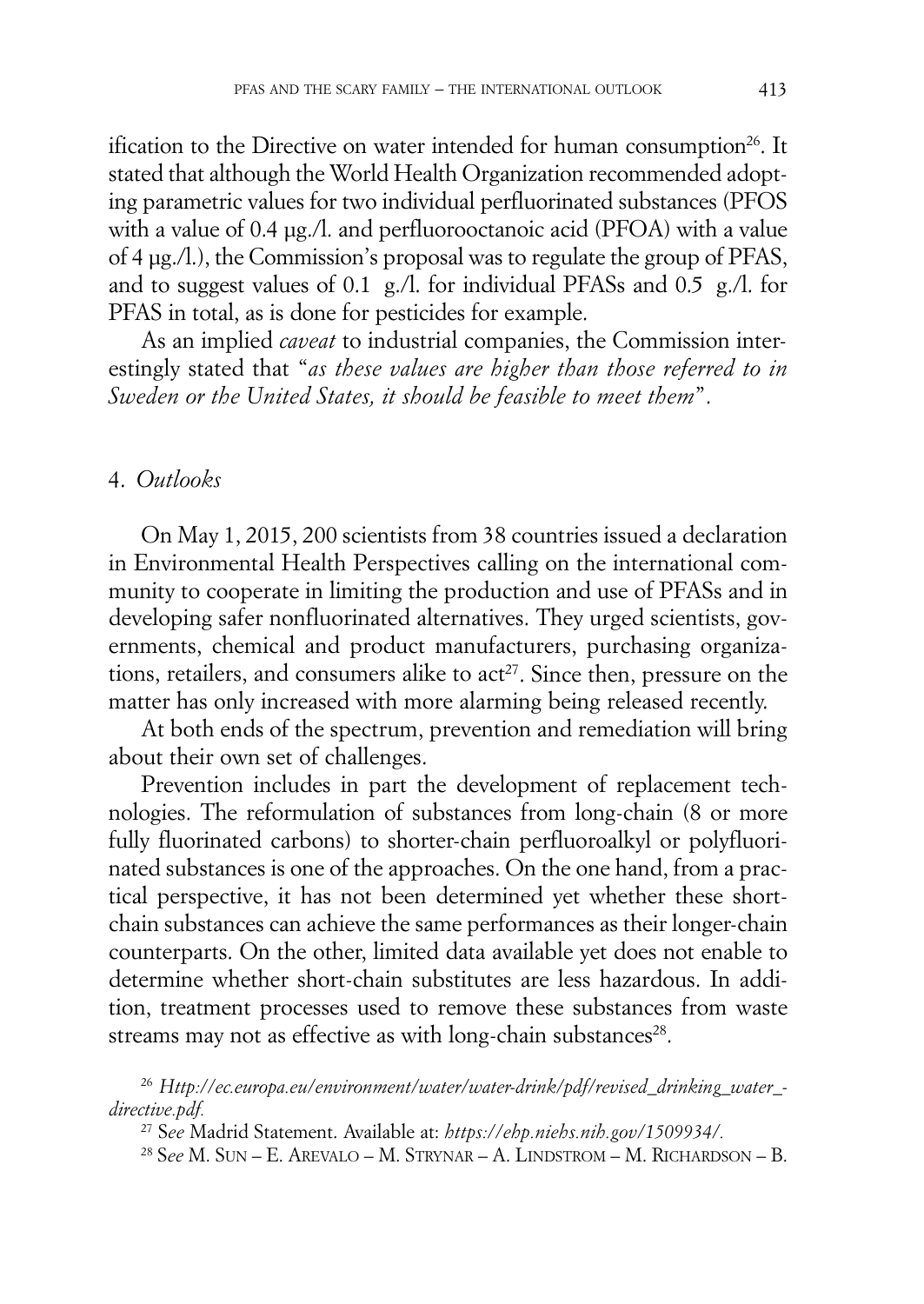Remediation is highly problematic as well. As stressed by specialists, despite experience drawn from the recent history of massive releases of persistent chemicals (PCBs, PCDD, Furans and PBDEs to name a few), problems associated with poorly reversible contaminations have not been adequately addressed in regulations yet<sup>29</sup>. Remediation costs are mindboggling. For PCBs alone, its is estimated that €75.3 billion were spent in the EU on cleanup costs between 1971 and 201830. There is reason to believe that the PFAS/PFOS remediation price tag will be equally significant. In 1999-2000, the clean-up of PFOS-contaminated drinking water for 23 households on the Channel Island of Jersey cost an estimated  $£ 3.7$  and 30 million<sup>31</sup>. Finally, as sources are diverse and responsible parties not easily identifiable, the likelihood is that eventually society at large and hence taxpayers will bear the burden of 50 years of PFAS/PFOS mismanagement at all levels.

The latest news is not reassuring. On May 22, 2018, the Environmental Working Group, a US-based watchdog group reported that up to 110 million Americans could have PFAS-contaminated drinking water, that is more than 1,500 water systems impacted across the continental US (based on 2013-2015 data)<sup>32</sup>. After some delay<sup>33</sup>, the US Agency for Toxic Substances and Disease Registry eventually made a long-awaited report public<sup>34</sup>. It suggests that exposure to PFOA and PFOS may be harmful at levels 10 times lower than what the 70 parts per trillion which EPA had deemed safe... in 2016<sup>35</sup>.

KEARNS – A. PICKETT – C. SMITH – D. R. U. KNAPPE, *Legacy and Emerging Perfluoroalkyl Substances Are Important Water Contaminants in the Cape Fear River Watershed of North Carolina*, 2016, *Environmental Science and Technology Letters* 3 (12): 415-419, *cited in* ITRC, 3.5 p. 4. 29 *In* IT Cousins, p. 336. 30 *Ibidem*.

<sup>31</sup> *Ibidem*.

<sup>32</sup> *Https://www.ewg.org/research/report-110-million-americans-could-have-pfas-contaminated-drinking-water#.WyvLUaf-g2w.* 

<sup>33</sup> *Https://www.ewg.org/release/hhs-releases-nightmare-pfas-chemical-study-suppressed- scott-pruitt-white-house#.Wy5Ykqf-g2x.* 

<sup>34</sup> *Https://www.politico.com/story/2018/06/20/trump-report-toxic-chemicals-656319.* 

<sup>35</sup> In November 2017, New Jersey announced it would enforce a 14 parts per trillion standard in PFOA as Maximum Contaminant Level in public drinking water.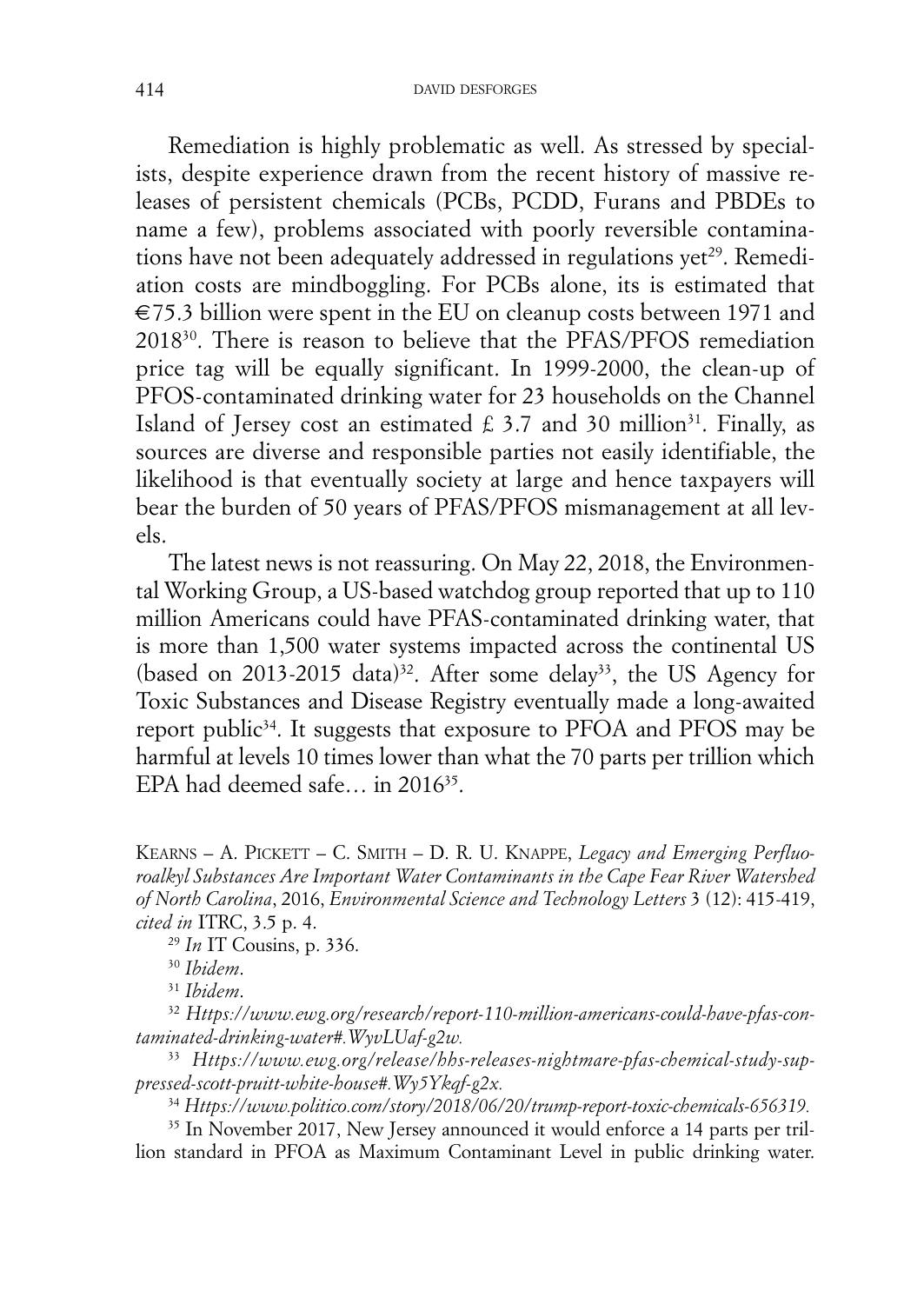Researching the matter reveals the abundance of literature available and raises yet again the question of the delay between the identification of an issue and reasonable action on the part of decision-makers. Scientists contend that the reason may lie in the fact that the traditional riskassessment approach was used to determine whether action was warranted. In absence of sufficient information evidencing the existence of unacceptable high risks related to PFAS/PFOS in the late 1990s' when high levels were identified, it took another ten years to conduct further research and issue drinking water guidelines<sup>36</sup>. Conversely, they argue that had the poorly reversible exposure criterion been used according to the precautionary principle, PFAS/PFOS would have been regulated earlier and further releases and contamination might have been averted<sup>37</sup>.

Interestingly, in the field, PFAS and PFOS are seldom investigated on the occasion of site surveys in the course of transactions for example. Therefore, it is advisable that stakeholders wait not for regulatory action where there is none and to apply precautionary measures in keeping with reasonable and state-of-the-art scientific findings.

In the meantime, PFAS continue to be manufactured across the world. The OECD reported in 2015 that the increased production of PFOA and related PFAS in China, India, and Russia had potentially offset the global reduction anticipated as the result of the US' efforts to phase these substances out<sup>38</sup>. The World Bank further described that China began manufacturing PFAS in the 1980s.<sup>39</sup>. Also, in what appears to be striking interconnected vessels' move, the Chinese PFOS production started to increase with the long-chain PFAA phaseout in the US.

As far as Europe goes, as late as 2016, PFOS and its derivatives were still being produced in Germany, and Italy<sup>40</sup>.

Meanwhile, in January 2018, Michigan indicated it would continue to adhere to the 70 parts per trillion standard.

<sup>36</sup> <sup>S</sup>*ee* IT Cousins, p. 337. 37 *ibidem.*

<sup>38</sup> See *http://www.oecd.org/chemicalsafety/risk-management/Working%20Towards%20a%20Global%20Emission%20Inventory%20of%20PFASS.pdf cited in* ITR, 3.4 p. 4.

<sup>39</sup> S*ee* Concawe (Conservation of Clean Air and Water in Europe). 2016. *Environmental Fate and Effects of Poly- and Perfluoroalkyl Substances (PFAS)*. Report No. 8/16. Auderghem, Belgium, *cited in* ITRC, 3.4 p. 4.<br><sup>40</sup> See WHO report with contamination cases detailed in the Veneto region and in